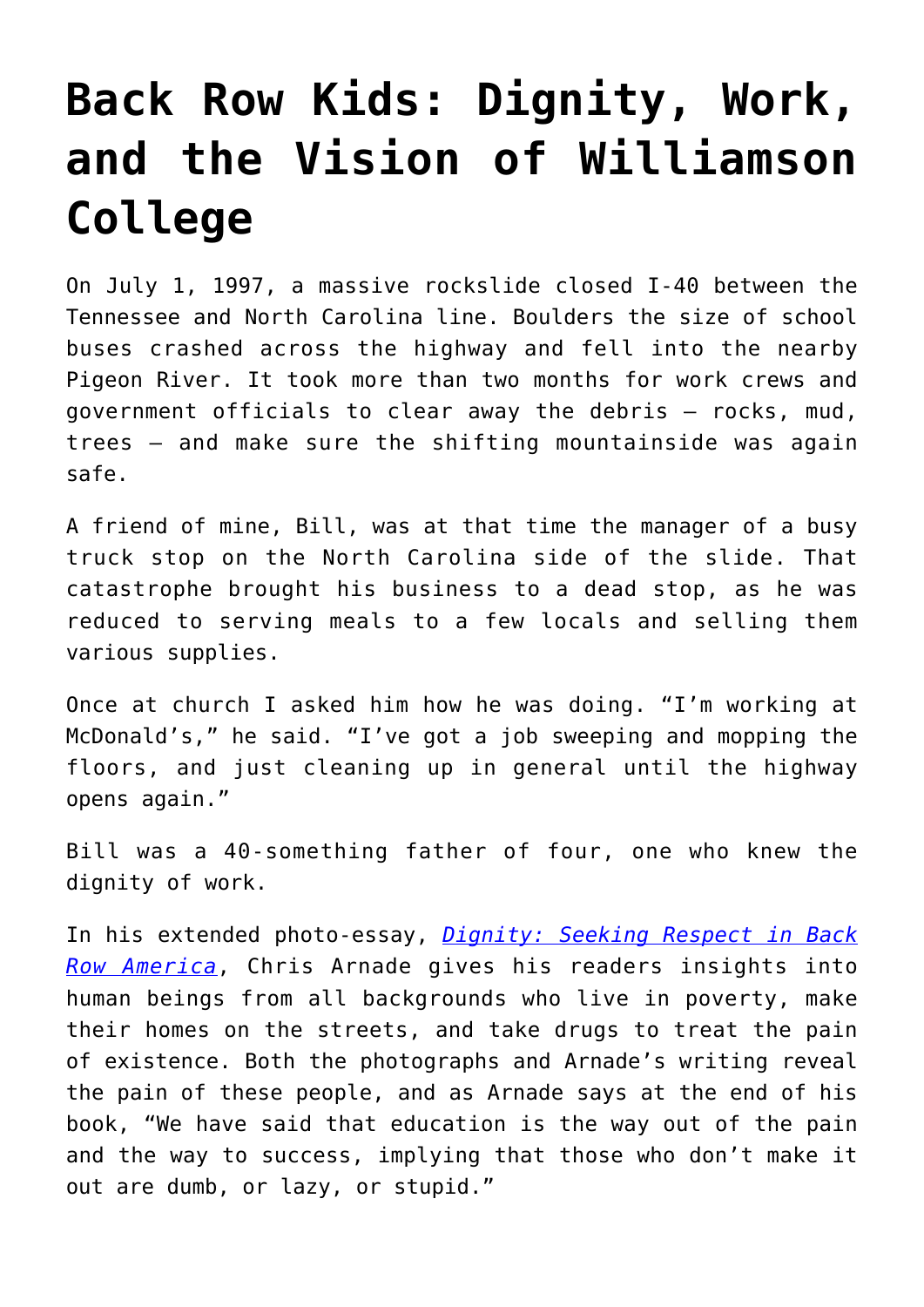Many of us look at such people without really seeing them, yet they are all around. They can be found in McDonald's joints across the land. They beg money on the streets of New York, they hang around a soup kitchen in the Smoky Mountains, they die with a needle in their arms in San Francisco. As Arnade writes, "…all those at the bottom, educationally and economically – black, white, gay, straight, men, and women – are guaranteed to feel excluded, rejected, and most of all, humiliated. We have denied many their dignity, leaving a vacuum easily filled by drugs, anger, and resentment."

So what can we do?

In the autumn edition of *City Journal*, writer Kay Hymowitz gives us a look at [Williamson College of the Trades](https://www.city-journal.org/williamson-college-of-the-trades), a school just west of Philadelphia. Outside of our military academies, Williamson is unlike any school in existence today.

Founded in 1888 by Isaiah Williamson, a self-made entrepreneur and philanthropist, as a school to teach the trades to orphan boys, Williamson no longer caters primarily to orphans, but has kept to the principles and vision of its founder. Open only to males ages 19-22 from lower middle-class families, Williamson teaches various trades, while demanding that its students also learn skills such as basic accounting and composition for use in the business world. Thanks to benefactors, students pay no tuition, and 98 percent of them find employment immediately after graduation.

Williamson teaches more than trades. Its core values of "faith, integrity, diligence, excellence, and service" are prominently displayed in the school's chapel, where inspirational speakers of all backgrounds share their stories and visions with these young men. Moreover, as Hymowitz reports, other traditions of the school continue to mold these boys into men:

*With its old-timey rituals, rigorous scheduling, and*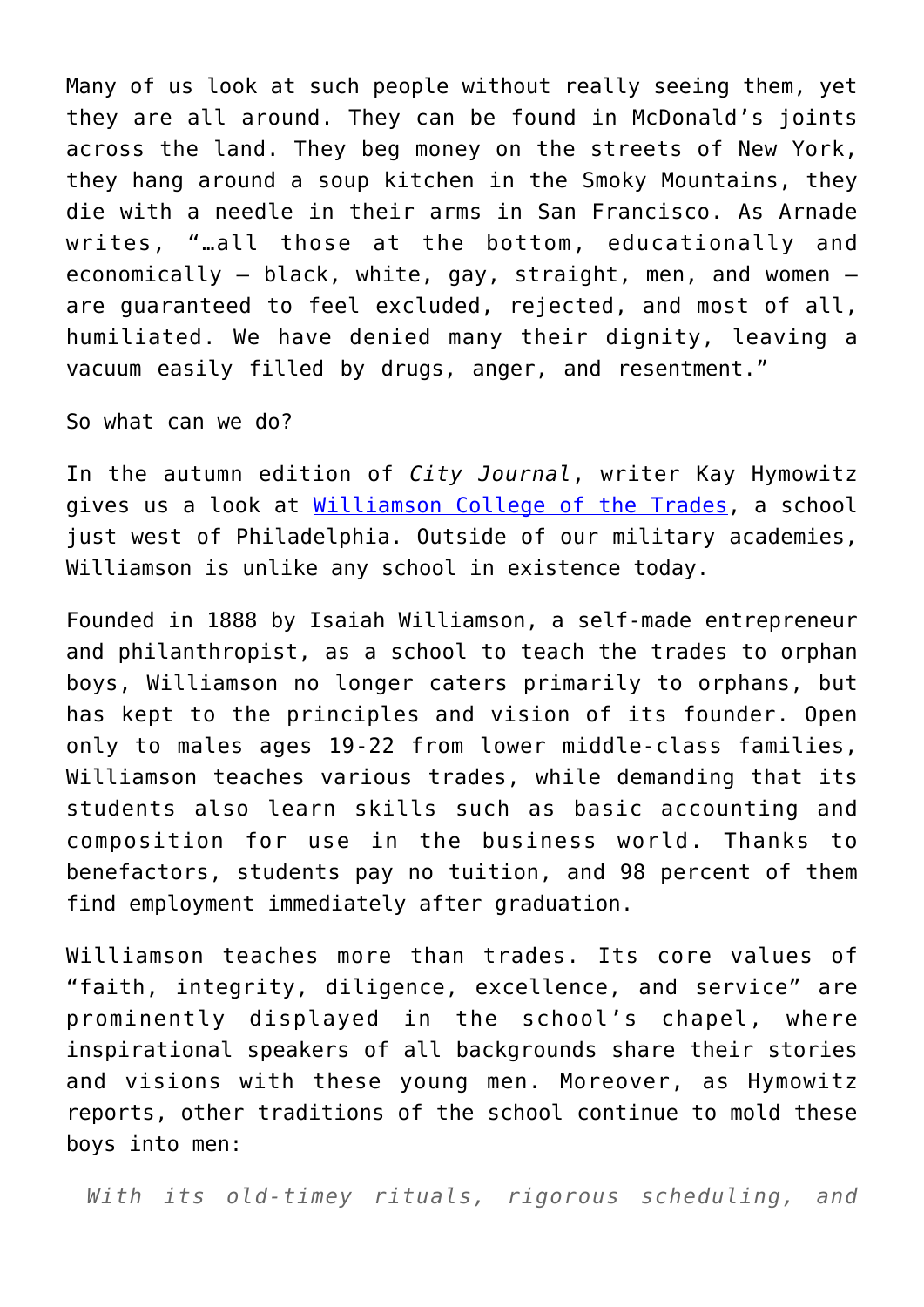*immersive culture, Williamson has a military-school feel. Indeed, the school's president for the past six years, Michael Rounds, is a West Point graduate and veteran of the 101st Airborne who served in Iraq. Students line up every morning at 7:15 to the sound of reveille as a crew of four students raises both the American and Williamson flags. At 10 P.M., students are back in their dorm rooms. … Freshmen must do kitchen patrol once a week, cleaning the dishes of staff and fellow students. If students break rules, even relatively minor ones like walking on the grass instead of the campus pathways, they find themselves working 'hours' on the grounds crew on a Saturday.*

*Yet Williamson is far from a boot camp, and Rounds is no 'Yessir! No sir!' sort of leader. He knows that his school's character is radically out of sync with the twenty-firstcentury American culture that these boys are used to. But his lively face and hearty laugh reflect the school's unexpected warmth, which leavens its occasional soldierly feel. 'You gotta put your arm around these guys,' he says. All the staff, teachers as well as administrators, are keenly aware that society at large, so sure that academic achievement is the mark of individual merit, doesn't think much of these back-row kids. A big part of the school's mission is to undo years of degrading messages and replace them with a sense of competence and self-worth. 'In school, they were always the dumb kids,' Arlene Snyder, the spirited vice president for institutional advancement, told me. 'Voc ed kids are put down, but Williamson gives them confidence.'*

One last point: few sons of the college's alumni attend Williamson College. Why? Because the graduates earn too much money to meet the income cut-off point.

Isn't that the American Dream?